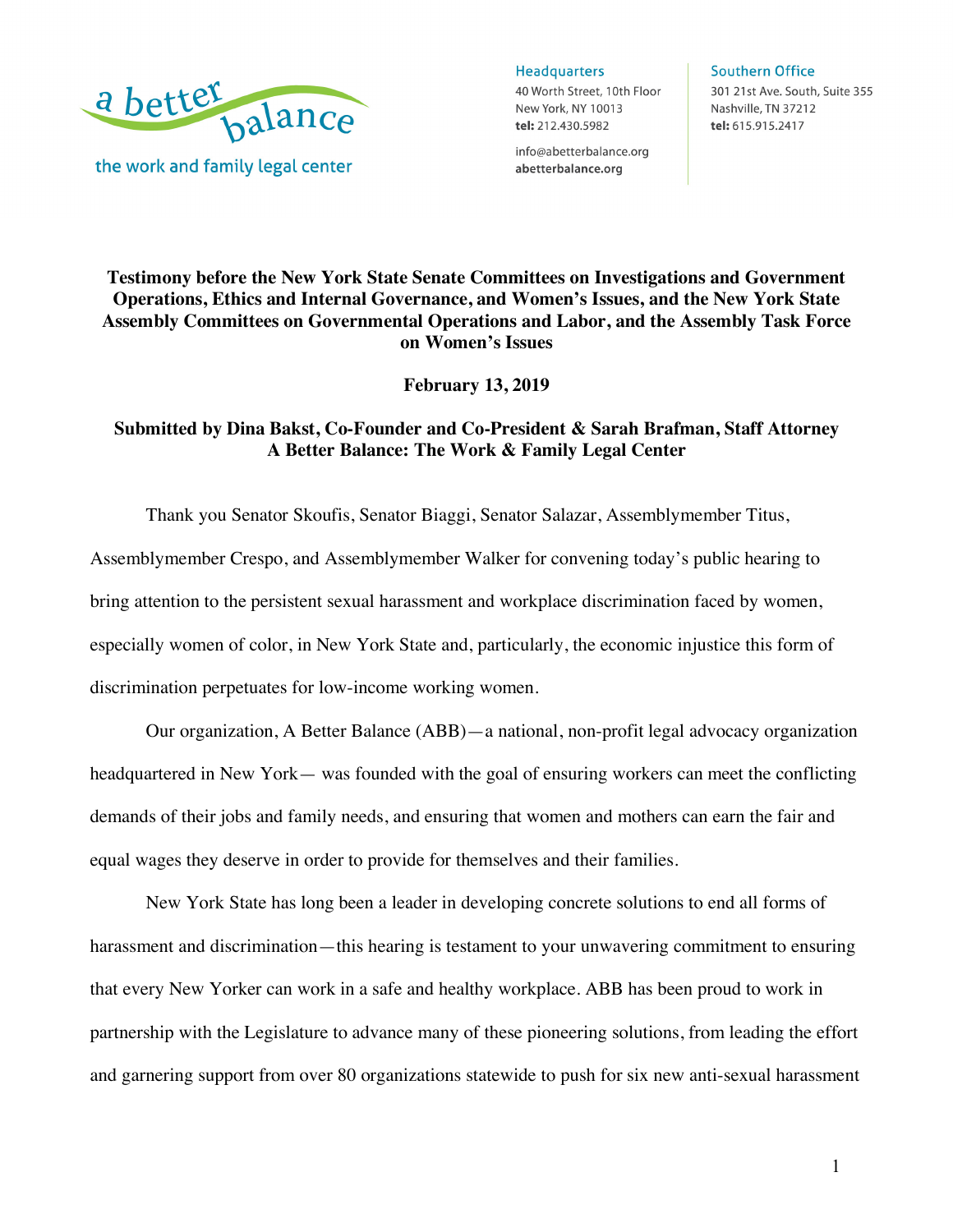

**Headquarters** 40 Worth Street, 10th Floor New York, NY 10013 tel: 212.430.5982

info@abetterbalance.org abetterbalance.org

**Southern Office** 301 21st Ave. South, Suite 355 Nashville, TN 37212 tel: 615.915.2417

laws in the state last year, to leading the coalitions to pass both the Women's Equality Act and New York's groundbreaking Paid Family Leave law.

We are here today to offer comments about the devastating consequences sexual harassment can have particularly on low-income women of color and women in male-dominated occupations in New York State and to contextualize the issue of sexual harassment among the myriad issues women face in the workplace. Moreover, we will offer several ways the Legislature can more effectively ensure anti-harassment and discrimination law is appropriately enforced as well as suggest certain areas where the law may benefit from expansion.

#### **I. Sexual Harassment is Pervasive in Low-Wage Industries and Male-Dominated Occupations**

A Better Balance runs a free and confidential, bilingual hotline where workers can call if they are having issues with respect to caring for themselves or loved ones, including sexual harassment, as well as offers free representation to some workers. A Better Balance's client Luisa worked in the kitchen at a supermarket in New York making \$10.50/hour. One of her supervisors repeatedly touched and groped her but she never reported it because she was afraid she would lose her job if she told anyone.

Then, when Luisa became pregnant, she asked her supervisor to stop touching her because she did not want him to harm her baby. After that, he began to constantly ridicule her for having a second baby so soon after her first. Luisa requested to move to a different position in the store but HR ignored her requests. Then, when she asked to avoid climbing ladders because of the risk of miscarriage, one of

<sup>1</sup> Name changed to protect confidentiality.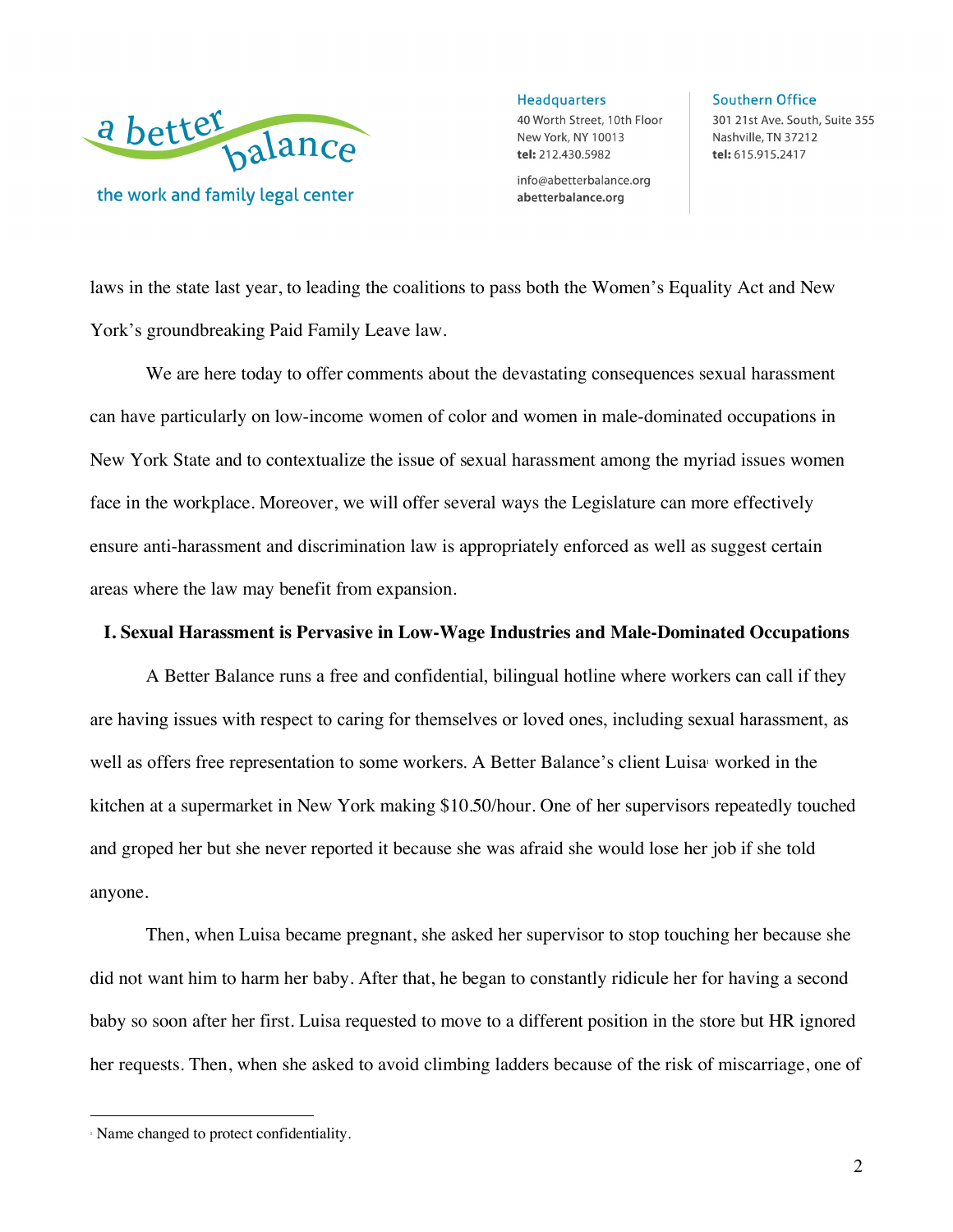

 $\overline{a}$ 

**Headquarters** 40 Worth Street, 10th Floor New York, NY 10013 tel: 212.430.5982

info@abetterbalance.org abetterbalance.org

**Southern Office** 301 21st Ave. South, Suite 355 Nashville, TN 37212 tel: 615.915.2417

her supervisors told her she should go out on unpaid maternity leave and come back to work when she had the baby. Luisa was eventually fired after she requested time off to attend one pre-natal appointment.

Luisa's story demonstrates the multiple, interconnected forms of harassment low-income women face on the job every day and the impossible choices they are forced to make in order to keep earning a paycheck. Initially, Luisa had to endure her supervisor's sexual harassment only for it then to evolve into harassment based on her pregnancy.

Terminated just weeks before giving birth, Luisa suffered tremendous economic and emotional distress as a result of this discrimination. Not only did Luisa lose much-needed income, but she also lost out on opportunities to advance in the workplace. When Luisa was fired, she went to work at a different supermarket where she again started at an entry-level position, while the supervisors who discriminated against her continued to occupy their positions of power. When low-wage working women cycle in and out of the workforce, they lose not only wages, but also seniority and other benefits of continuous employment that would promote economic stability for their families.<sup>2</sup> What began as sexual harassment eventually led to pregnancy discrimination and the perpetuation of the gender wage gap.

Luisa is not alone. Women across New York State face sexual harassment in the workplace every day. In particular, women working in low-wage industries and male-dominated occupations are

<sup>2</sup> *See* Dina Bakst & Phoebe Taubman, A Better Balance, *The Pregnancy Penalty: How Motherhood Drives Inequality & Poverty in New York City* 6 (2014).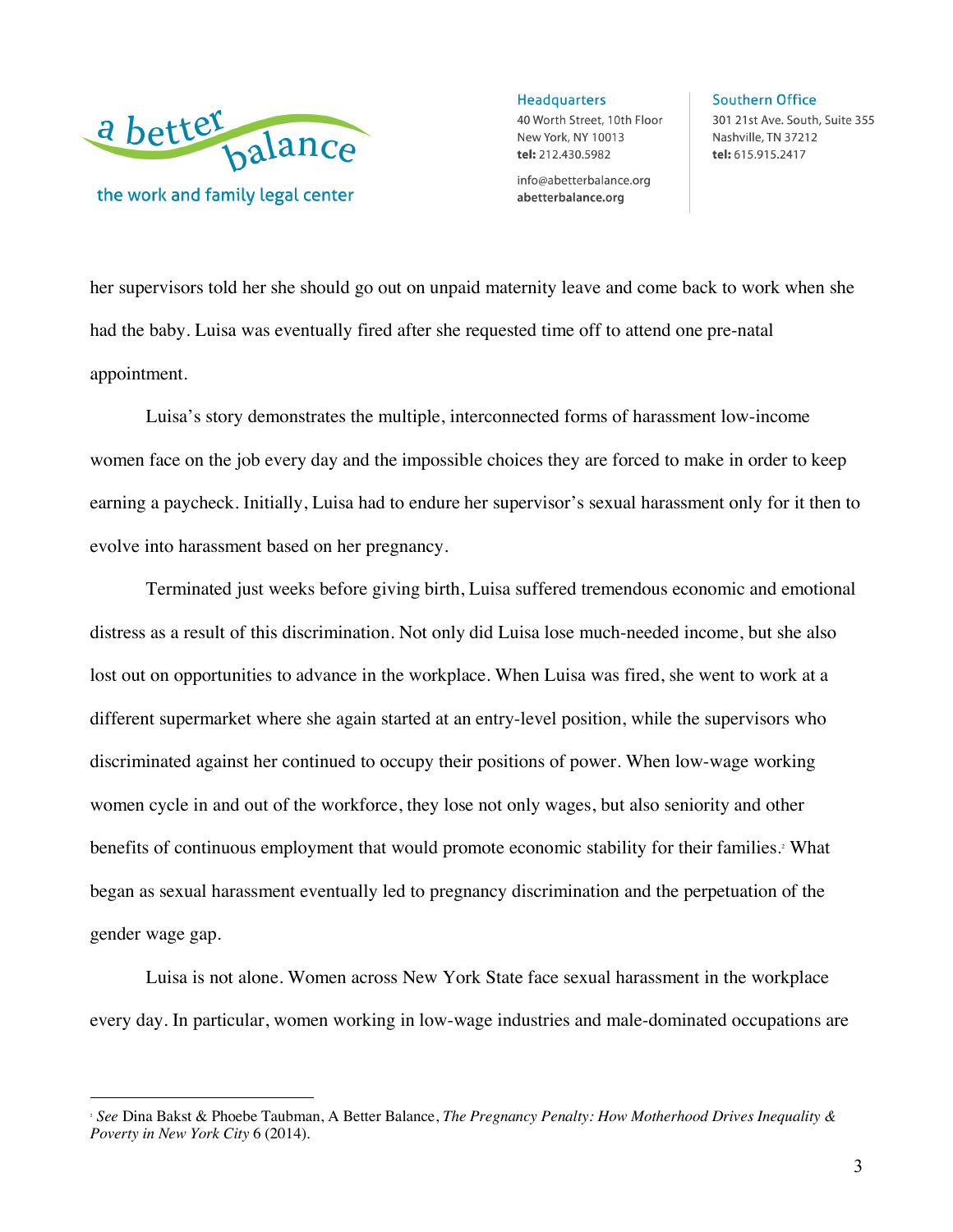

 $\overline{a}$ 

**Headquarters** 40 Worth Street, 10th Floor New York, NY 10013 tel: 212.430.5982

info@abetterbalance.org abetterbalance.org

**Southern Office** 301 21st Ave. South, Suite 355 Nashville, TN 37212 tel: 615.915.2417

subjected to alarmingly high levels of sexual harassment. For instance, thirty-six percent of live-in domestic workers report experiencing threats, insults, or verbal abuse on the job, often in the form of sexual harassment.<sup>3</sup>

Women in male-dominated occupations, such as the construction industry, also face alarmingly high levels of sexual harassment. A study by the U.S. Department of Labor found that a startling eighty-eight percent of women working in construction experienced sexual harassment in the workplace, <sup>4</sup> a factor that contributes to women's low workforce participation (just 2.7 percent nationally) and promotion rates in that industry.<sup>5</sup>

Often, these women experience discrimination in multiple forms, just as Luisa did. While Luisa fortunately came to A Better Balance, many workers do not know where to turn when they face discrimination and all too often, employers are able to thwart the law. To that end, below are several recommendations that would help ensure employers, especially those in industries with particularly high rates of harassment, face appropriate consequences for their actions and are deterred from tolerating such behavior in the future.

<sup>3</sup> Linda Burnham & Nik Theodore, National Domestic Workers Alliance et al., *Home Economics: The Invisible and Unregulated World of Domestic Work* 33 (2012), https://community-wealth.org/sites/clone.community-

wealth.org/files/downloads/report-burnham-theodore.pdf. 4 Advisory Committee on Occupational Safety and Health, U.S. Dep't of Labor, *Women in the Construction Workplace: Providing Equitable Safety and Health Protection* (June 1999), https://www.osha.gov/doc/accsh/haswicformal.html [hereinafter Women in Construction]. 5 U.S. Bureau of Labor Statistics, *Women in the Labor Force: A Databook* 79 (Apr. 2017),

https://www.bls.gov/opub/reports/womens-databook/2016/pdf/home.pdf.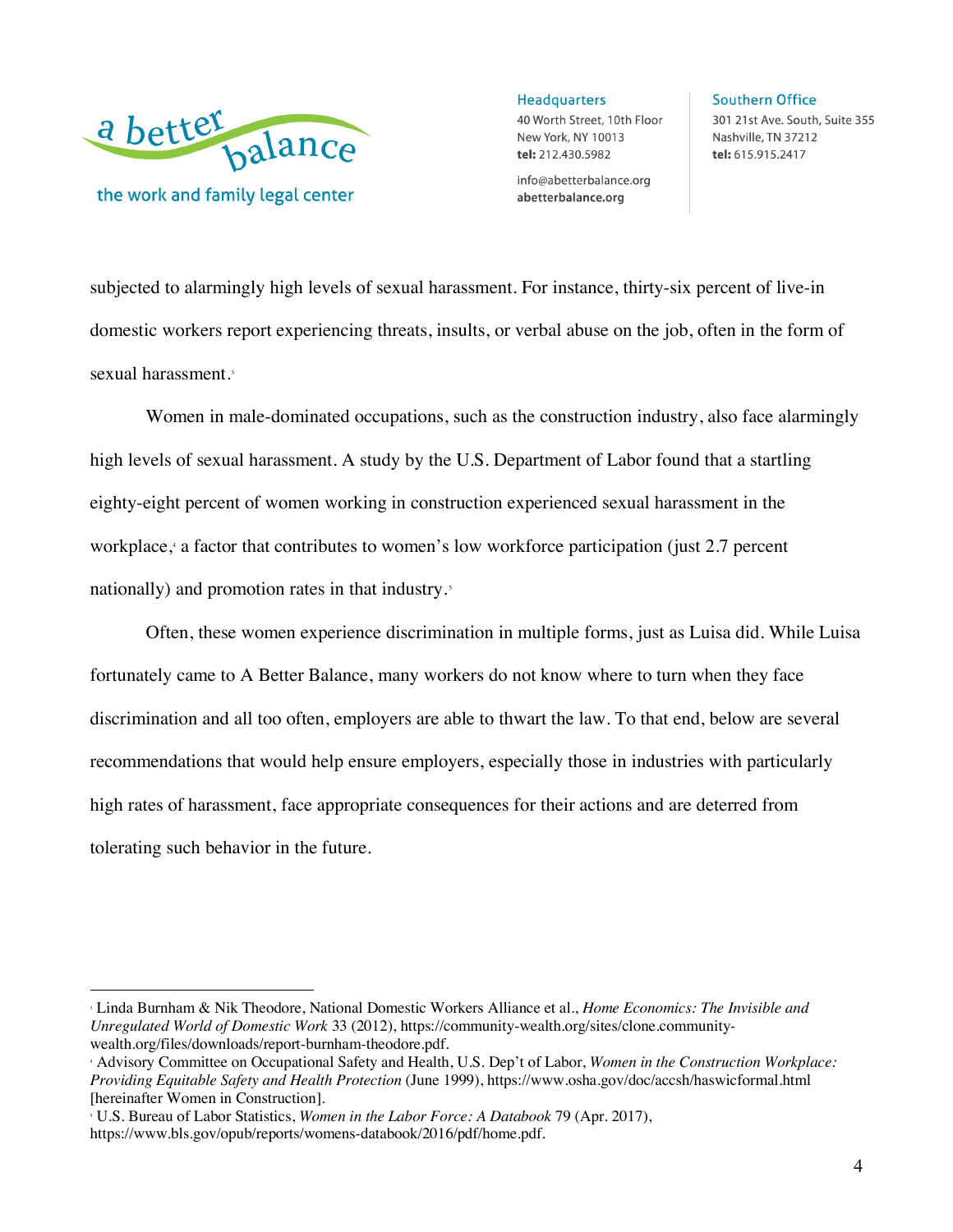

**Headquarters** 40 Worth Street, 10th Floor New York, NY 10013 tel: 212.430.5982

info@abetterbalance.org abetterbalance.org

**Southern Office** 301 21st Ave. South, Suite 355 Nashville, TN 37212 tel: 615.915.2417

## **1. Recommendation #1: Pass the Anti-Sexual Harassment and Anti-Discrimination Measures Proposed in in the FY 2020 Executive Budget**

Building off of New York State's six new anti-sexual harassment laws passed as part of the Fiscal Year (FY) 2019 budget, <sup>6</sup> Governor Cuomo included four key anti-harassment and assault measures in his proposed FY 2020 Executive Budget including 1) that all non-disclosure agreements make explicit that the complainant may still file a complaint with a state or local enforcing agency and participate in governmental investigations; 2) the Department of Labor and Division of Human Rights must create and distribute a sexual harassment prevention poster that all employers must post;7 3) the elimination of the limiting "severe or pervasive" standard for all forms of harassment to a standard that includes actions wherein employees are "being treated not as well as others because of a protected characteristic": and 4) the elimination of the Statute of Limitations for rape in the 2<sup>1d</sup> and 3<sup>d</sup> degree. We encourage the Legislature to adopt these measures in their one-house budgets and pass them swiftly into law.

We also implore the Legislature to pass the other anti-discrimination measures included in the FY 2020 Executive Budget, including 1) the expansion of the Human Rights Law to include lactation

<sup>6</sup> *See* FY 2019 New York State Health and Mental Hygiene Article VII Legislation, S7507-C/A9507-C, Part KK, https://www.nysenate.gov/legislation/bills/2017/a9507?intent=support. *See also* A Better Balance, *Fact Sheet: New York State Legislation Combatting Sexual Harassment in the Workplace* (Apr. 2018),

https://www.abetterbalance.org/resources/newyork\_sexualharassment/.<br>*7 See FY 2020 New York State Executive Budget, Education, Labor and Family Assistance Article VII Legislation, Part V,* https://www.budget.ny.gov/pubs/archive/fy20/exec/artvii/elfa-artvii.pdf [hereinafter FY 2020 Education, Labor and Family Assistance Executive Budget Legislation].<br>*M Id.* 

<sup>9</sup> FY 2020 New York State Executive Budget, Public Protection and General Government Article VII Legislation, Part T, https://www.budget.ny.gov/pubs/archive/fy20/exec/artvii/ppgg-artvii-ms.pdf.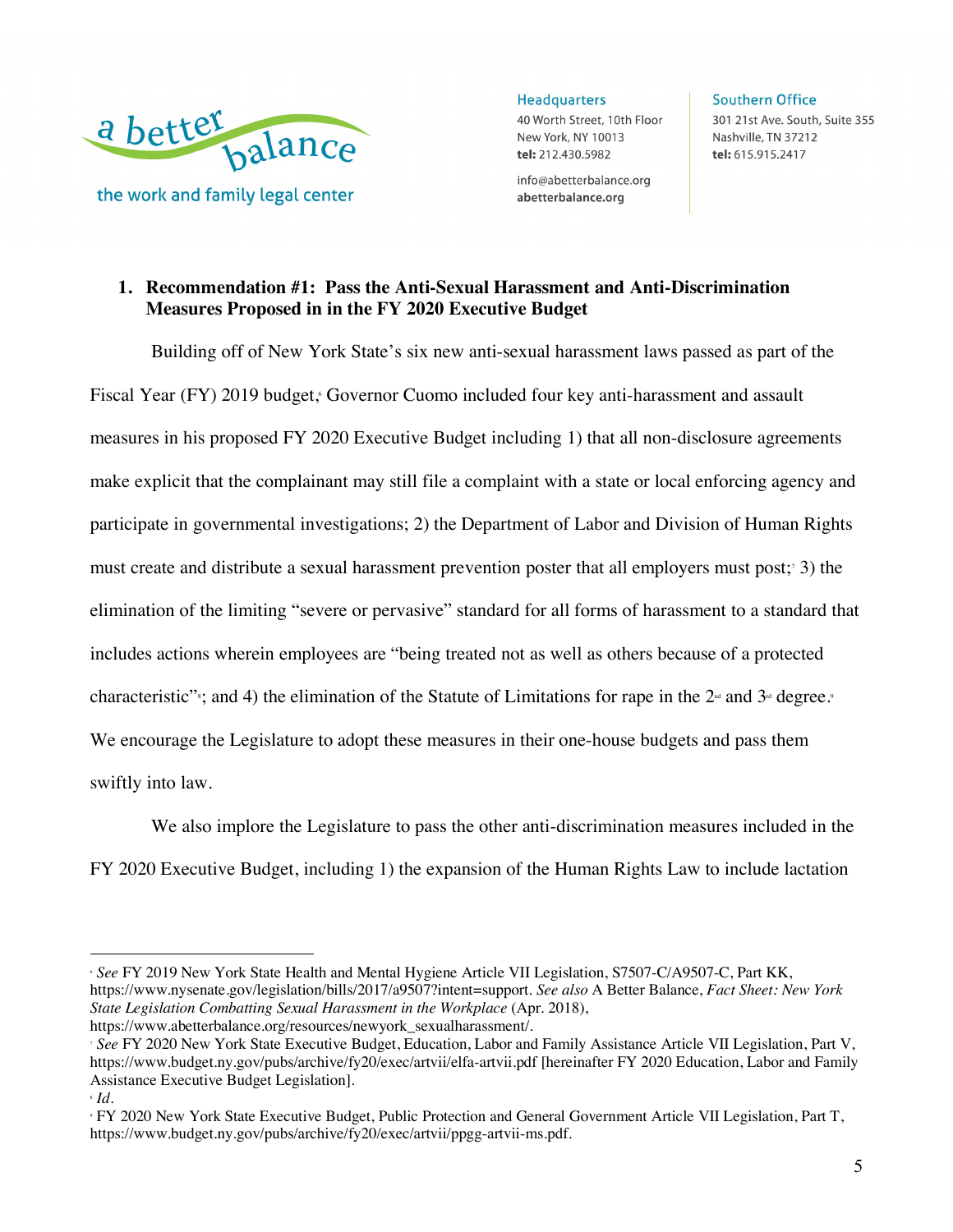

 $\overline{a}$ 

**Headquarters** 40 Worth Street, 10th Floor New York, NY 10013 tel: 212.430.5982

info@abetterbalance.org abetterbalance.org

**Southern Office** 301 21st Ave. South, Suite 355 Nashville, TN 37212 tel: 615.915.2417

as an explicit pregnancy-related condition, as we know firsthand many workers are facing rampant harassment and discrimination based on the need to express milk at work<sup> $0$ </sup> and 2) broadening equal pay protections by prohibiting pay discrimination against all protected classes and banning inquiries into, and reliance, on salary history.<sup>11</sup>

When workers face sexual harassment, it can often mean they lose out on opportunities to advance in the workplace. If a worker must leave their job for safety reasons, or are illegally forced out due to retaliation, their prior salary may not reflect the value they can bring to a job, but rather reflects advancement cut short by illegal behavior. That past salary should not then be a prerequisite for future earnings.

# **2. Recommendation #2: Extend the Statute of Limitations for All Discrimination and Harassment Complaints filed with the New York State Division of Human Rights from One to Three Years and Remove Other Barriers to Accessing Justice**

Last year, as part of New York City's Stop Sexual Harassment in the Workplace Act—a package of legislation A Better Balance also worked closely to help pass—the New York City Council extended the statute of limitations for filing a complaint of gender-based harassment with the city enforcing agency from one year to three years.12 The State should extend this law to all New Yorkers, and to all forms of discrimination and harassment, to ensure that no matter where a New Yorker may live or what form of discrimination they may face, they can access justice without barriers.

" FY 2020 Education, Labor and Family Assistance Executive Budget Legislation, *supra* note 7 at Part X.<br>"Id. at Part Q. See also A Better Balance & PowHer, *Fact Sheet: The 2019 Equal Pay Legislation New Yorkers Need* (Fe 2019), https://www.abetterbalance.org/resources/fact-sheet-the-2019-equal-pay-legislation-new-yorkers-need/.<br><sup>12</sup> See N.Y.C. Admin. Code § 8-109(e). See also A Better Balance, Fact Sheet: NYC Stop Sexual Harassment in the

*Workplace Act* (Apr. 2018), https://www.abetterbalance.org/resources/nyc-stop-sexual-harassment-in-the-workplace-actapril-2018/.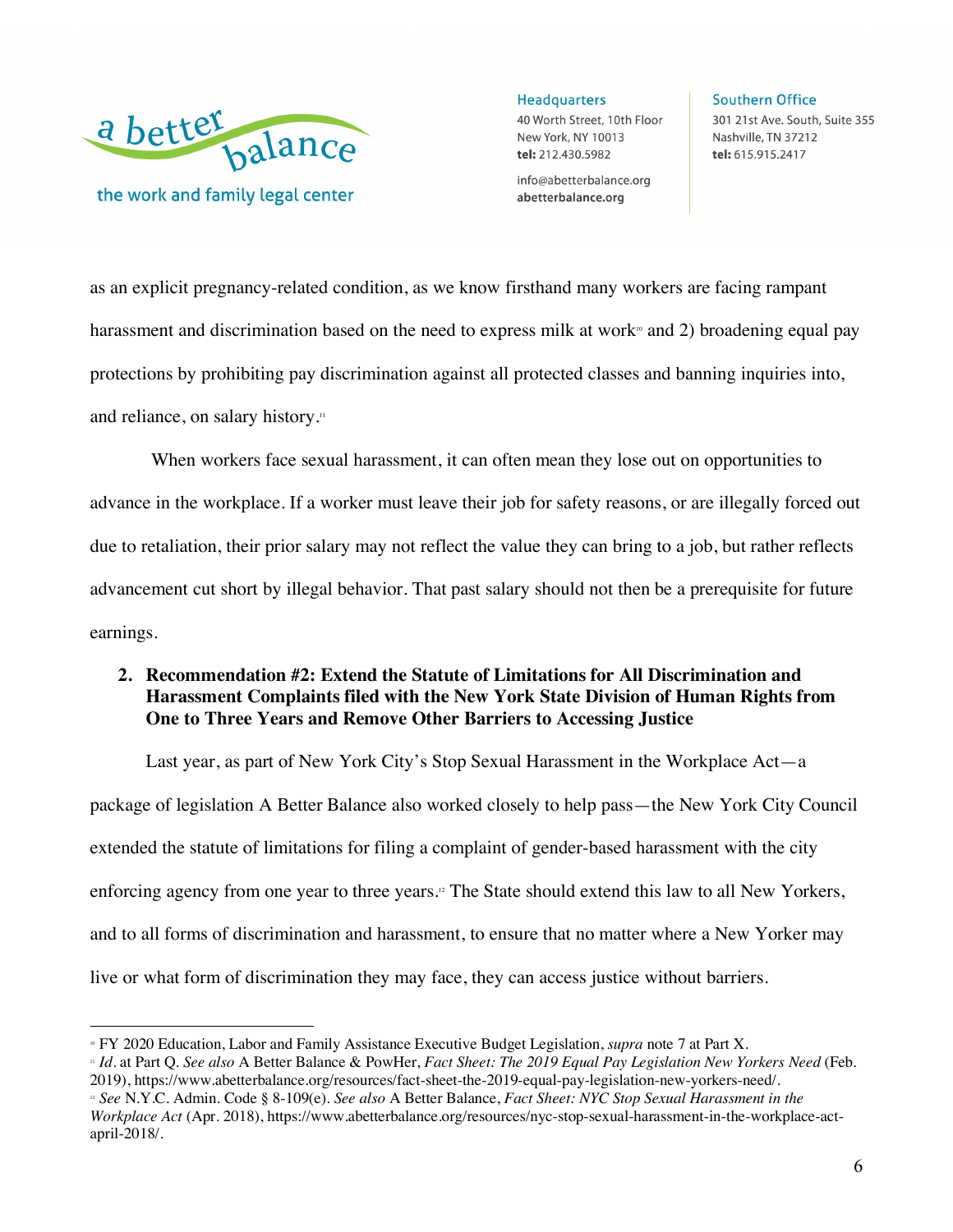

Headquarters 40 Worth Street, 10th Floor New York, NY 10013 tel: 212.430.5982

info@abetterbalance.org abetterbalance.org

**Southern Office** 301 21st Ave. South, Suite 355 Nashville, TN 37212 tel: 615.915.2417

As Luisa's story shows, workers often face multiple, intersected forms of discrimination. For instance, sexual harassment can often be accompanied by race discrimination, or as we saw in Luisa's case, pregnancy discrimination.

The State should also remove four additional procedural barriers in the Human Rights Law by amending it to: 1) allow for the recovery of punitive damages for violations of the law; 2) make clear that employers will be vicariously liable for the actions of supervisors and while employers should certainly take steps to prevent harassment, such steps will not allow the employer to avoid liability (though may help reduce the employer's damages); 3) include those who employ independent contractors; and 4) allowing for the recovery of reasonable attorney's fees in all employment discrimination cases, not only sex discrimination cases.

### **3. Recommendation #3: Add Enforcement and Reporting Requirements to the New Employer Training Law**

As of 2018, all employers in New York State are required to have a sexual harassment prevention policy and to conduct annual anti-sexual harassment trainings.13 While this was a crucial step forward, the law should be expanded in two keys ways. First, it should make clear that conducting the state-mandated training does not allow employers to avoid liability should sexual harassment occur in the workplace.

Second, the law should be amended to require all employers to report that they conducted the trainings and to face civil penalties if they do not do so. Under one of the new State laws, state

<sup>&</sup>lt;sup>13</sup> N.Y. Lab. Law § 201-G.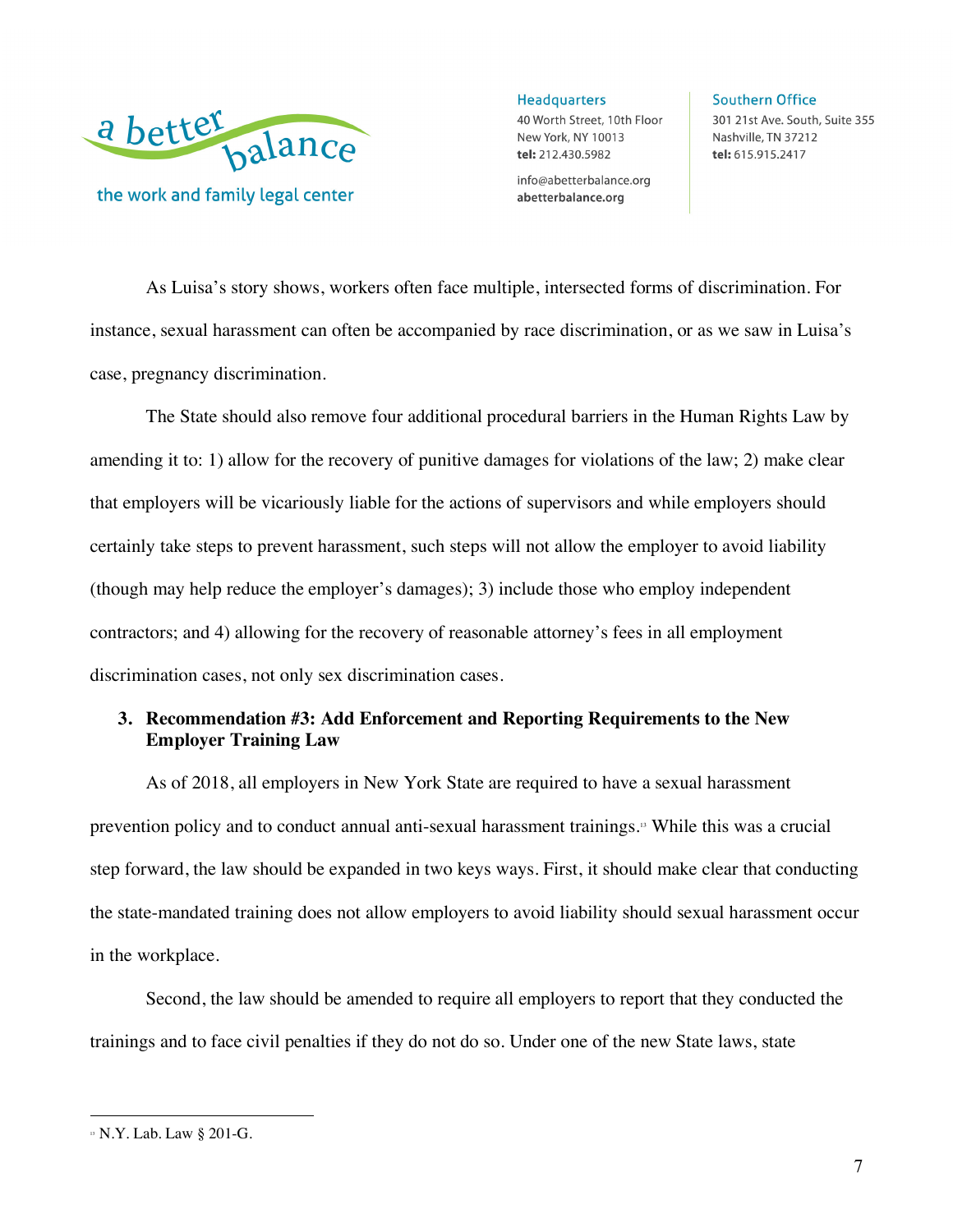

**Headquarters** 40 Worth Street, 10th Floor New York, NY 10013 tel: 212.430.5982

info@abetterbalance.org abetterbalance.org

**Southern Office** 301 21st Ave. South, Suite 355 Nashville, TN 37212 tel: 615.915.2417

contractors must include a statement in a bid for a public contact certifying that they implemented a sexual harassment prevention policy and provide sexual harassment training.<sup>14</sup> All employers, not just state contractors, should be required to confirm that they have a written policy and conducted annual sexual harassment prevention training.

#### **4. Recommendation #4: Broaden Reporting Requirements**

While adding a requirement that contractors and private employers report on policy and trainings would be a good first step, the State should also expand the types of information employers must report. Businesses—especially state contractors who earn our hard-earned tax dollars—should not be allowed to benefit if they foster unsafe environments for their employees. Unfortunately, we know they do. For example, we know sexual harassment is rampant in the construction industry<sup>15</sup> and women who leave these jobs cite harassment as a key reason for their departure.<sup>16</sup>

To that end, state contractors and private employers should also be required to report each year to the State on: 1) the number of harassment and discrimination violations against that employer; 2) complaints filed in court and/or with government agencies; and 3) the total number of settlement agreements related to discrimination and harassment, including those with non-disclosure agreements.

<sup>14</sup> N.Y. State Fin. Law § 139-l. 15 *See* Women in Construction, *supra* note 4. 16 *Id.* at 7.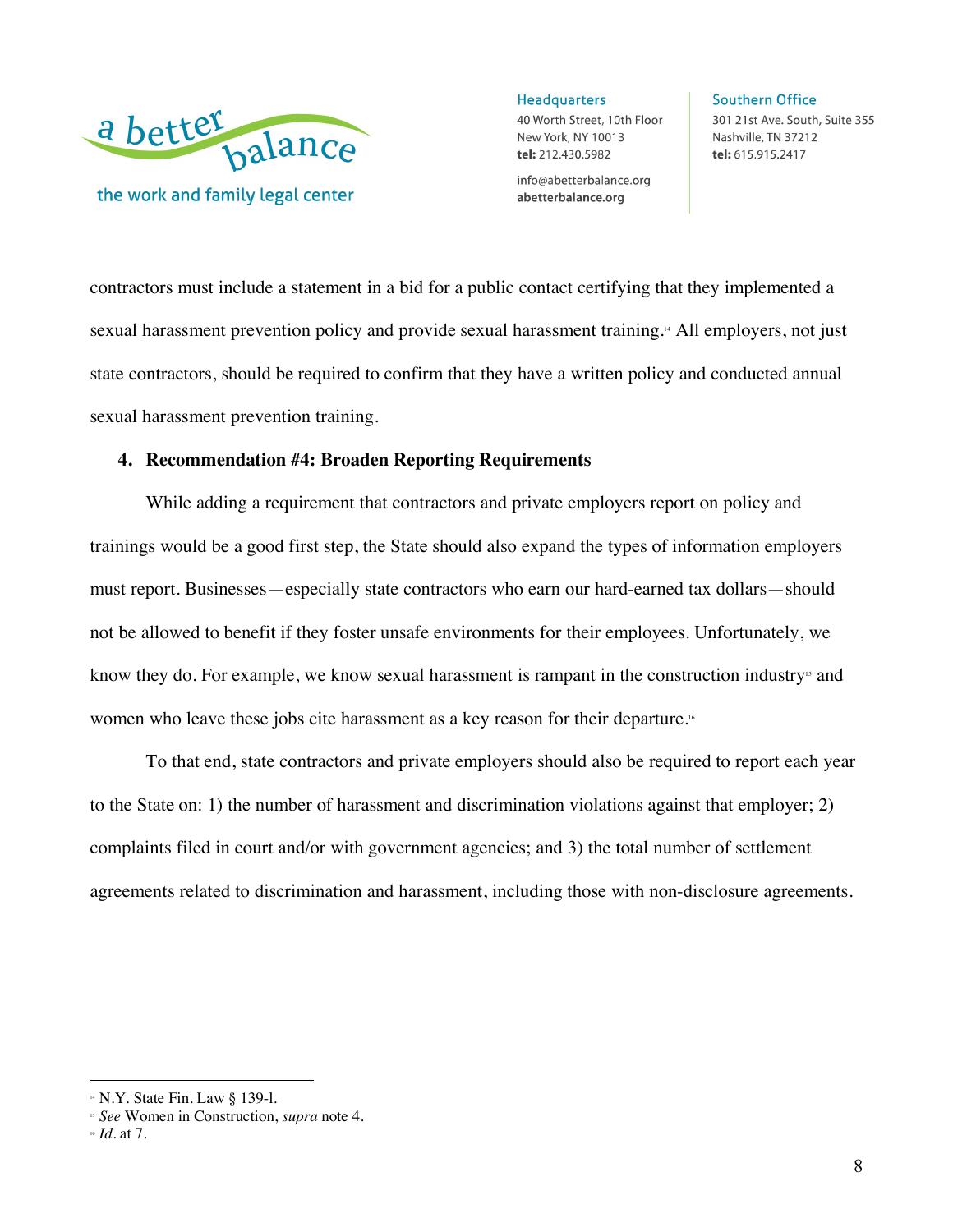

**Headquarters** 40 Worth Street, 10th Floor New York, NY 10013 tel: 212.430.5982

info@abetterbalance.org abetterbalance.org

**Southern Office** 301 21st Ave. South, Suite 355 Nashville, TN 37212 tel: 615.915.2417

# **5. Recommendation #5: Enact Policies that are Responsive to the Needs of Specific Industries, Particularly Low-Wage Industries**

While the Legislature should work to create broad change spanning all industries, it is also important that the Legislature enact policies that are responsive to the needs of particular industries. In a survey conducted in Chicago, Unite Here Local 1 found that forty-nine percent of housekeepers surveyed have had guest(s) expose themselves, flash them, or answer the door naked.<sup> $n$ </sup> Nearly twothirds of those surveyed who worked in casinos reported that a patron had groped, pinched, or grabbed them.18 Recognizing the severity of the issue, in October 2017, the Chicago City Council passed an ordinance requiring hotel employers to provide a "panic button" to any worker who works alone in rooms without other employees present.19

As part of the law, employers must also maintain policies that encourage workers to report sexual harassment, make reporting procedures clear, and allow workers to immediately stop working in dangerous settings, to be re-assigned to a different work area, and to take paid time off to sign a complaint against the offending party or testify as a witness in a legal proceeding against the offending party.<sup>20</sup> The law also has strong anti-retaliation protections, prohibiting employers from retaliating against any employee that uses the panic button, files a complaint, or takes time off to pursue legal action against the offending guest.21

1105-4464-84D8-CAA0C11CEECE&Options=Advanced&Search=&FullText=1. <sup>20</sup> *Id.* 

<sup>&</sup>lt;sup>17</sup> Unite Here Local 1, *Hands Off Pants On: Sexual Harassment in Chicago's Hospitality Industry* 3 (July 2016), https://www.handsoffpantson.org/wp-content/uploads/HandsOffReportWeb.pdf.

<sup>&</sup>lt;sup>»</sup> *Id.* at 7.<br><sup>»</sup> Chi, Ill., Municipal Code § 4-6-180, https://chicago.legistar.com/LegislationDetail.aspx?ID=3025158&GUID=06801462-

<sup>21</sup> *Id.*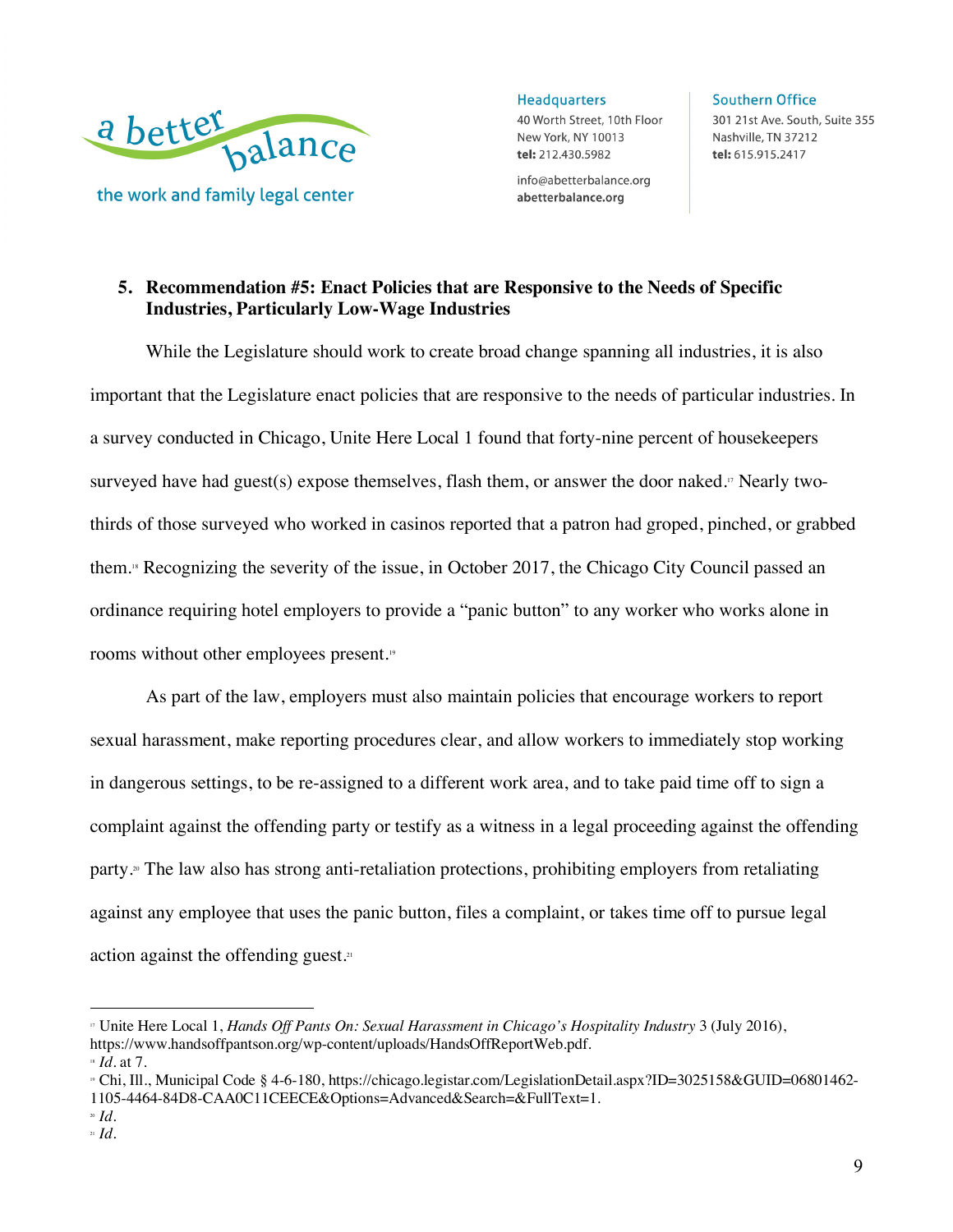

 $\overline{a}$ 

Headquarters 40 Worth Street, 10th Floor New York, NY 10013 tel: 212.430.5982

info@abetterbalance.org abetterbalance.org

**Southern Office** 301 21st Ave. South, Suite 355 Nashville, TN 37212 tel: 615.915.2417

While unionized hospitality workers in New York City are provided with panic buttons, New York State should follow Chicago's lead and develop a similar policy that includes anti-retaliation provisions, for all New York State hospitality workers.22 New York should lead the way in devising similarly robust policies for other industries such as the food service industry, where workers are also subjected to harassment by co-workers and guests.

# **6. Recommendation #6: Increase Funding for the Division of Human Rights to Proactively Investigate Industries with Rampant Harassment & Discrimination and Fast Track Certain Complaints**

Currently, the State Division of Human Rights primarily relies on individual complaints in order to investigate potential discrimination and harassment. We encourage the Legislature to provide the necessary funding for the Division to proactively investigate companies and industries known to have particularly high rates of discrimination and harassment, such as the retail industry, food service industry, home health care industry, construction industry, and hospitality industry. While New York has begun to do this, increasing strategic enforcement would put employers throughout these industries on notice that harassment and discrimination will not be overlooked in low-wage industries and employers will face consequences for creating hostile work environments for women.

When someone files a complaint with the Division, the Division must undergo a lengthy process to investigate the complaint. For complainants who remain at the same employer during the investigation, this could mean subjecting themselves to continued harassment while the Commission

<sup>22</sup> Industry-Wide Agreement between New York Hotel and Motel Trades Council, AFL-CIO and Hotel Association of New York City, Inc. (July 2012), http://hotelworkers.org/images/uploads/NYC\_Hotel\_Industry\_Wide\_Agreement.pdf.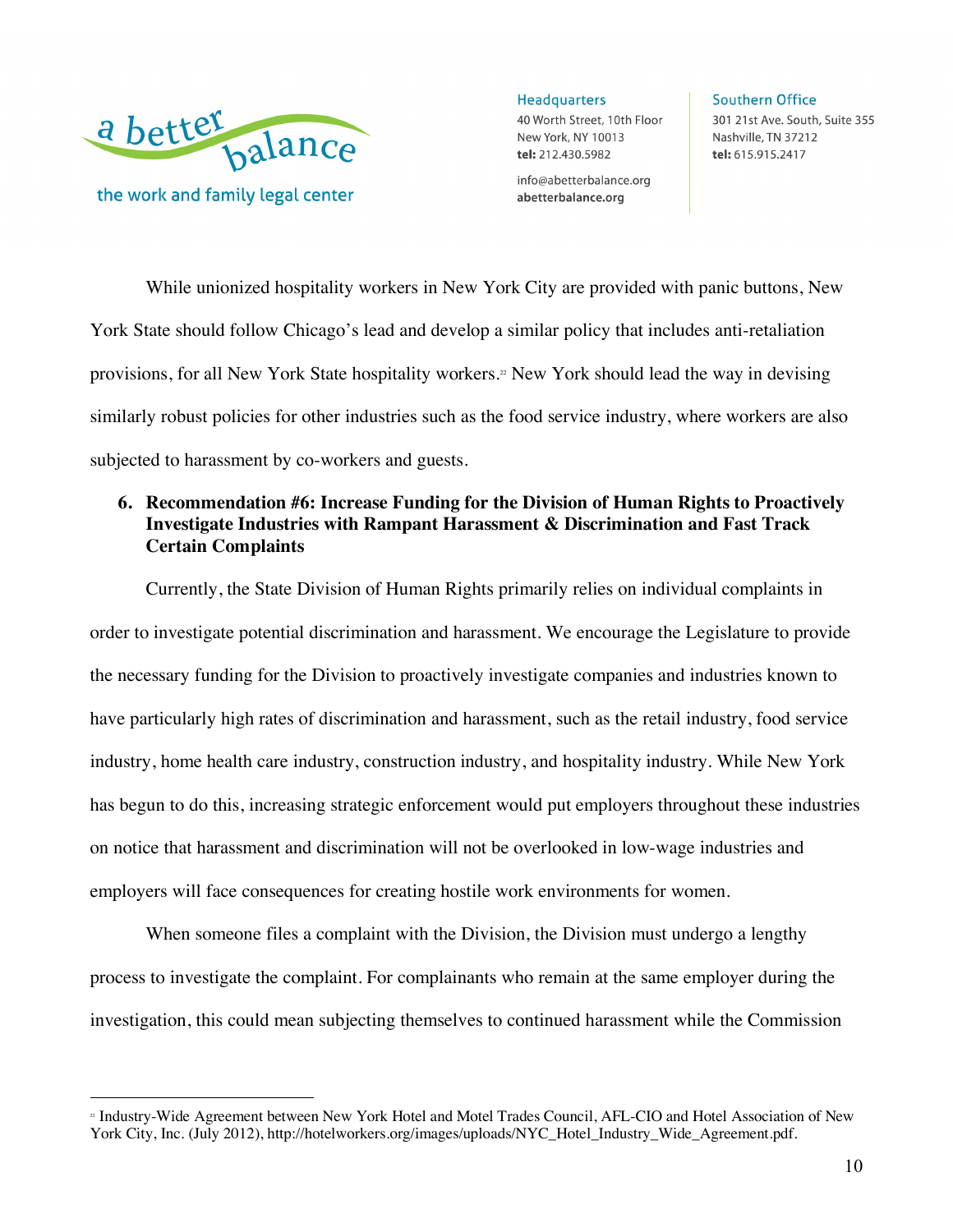

**Headquarters** 40 Worth Street, 10th Floor New York, NY 10013 tel: 212.430.5982

info@abetterbalance.org abetterbalance.org

**Southern Office** 301 21st Ave. South, Suite 355 Nashville, TN 37212 tel: 615.915.2417

investigates the complaint. For those complainants that may have been fired or left their jobs due to harassment, it means the complainant must wait often more than a year for a resolution to a traumatic event. Fast tracking certain harassment and discrimination complaints, particularly around time sensitive issues such as pregnancy discrimination and sexual harassment, would ensure complainants receive swift determinations and employers face more immediate consequences for their actions.

#### **7. Recommendation #7: Pass a State-Wide Paid Safe and Sick Leave Law**

In addition to economic consequences, workers who face discrimination and harassment in the workplace may also suffer physical and/or health consequences. Nearly twenty percent of female rape victims and ten percent of male rape victims said that their victimization causes them to lose time from work.<sup>23</sup> New York State should guarantee that every worker in the state can earn and use a minimum amount of paid sick time to care for themselves and their families when they are ill, injured, or need preventive care. Moreover, the law should also allow for paid time off for "safe time" purposes to address certain non-medical needs that may arise if a worker or a worker's family member are victims of domestic violence, a sexual offense, stalking, or human trafficking. The policy should also include clear prohibitions on retaliation for using paid sick time protected under the law.24 New York City already has a paid sick and safe leave law and Westchester County has a paid sick leave law.25 It is time for New York State to guarantee that right to all workers in the state.

<sup>23</sup> Patricia Tjaden & Nancy Thoennes*,* Nat'l Inst. of Justice, U.S. Dep't of Justice, *Extent, Nature, and Consequence*s of *Rape Victimization: Findings from the National Violence Against Women Survey*, (Jan. 2006), https://stacks.cdc.gov/view/cdc/21950. 24 *See* A Better Balance, *2019 ABB New York State Policy Agenda* (Jan. 2019),

https://www.abetterbalance.org/resources/new-york-policy-agenda/. 25 *See* N.Y.C. Admin. Code § 20-911—20-924; Laws of Westchester County, Article III, Chapter 700.